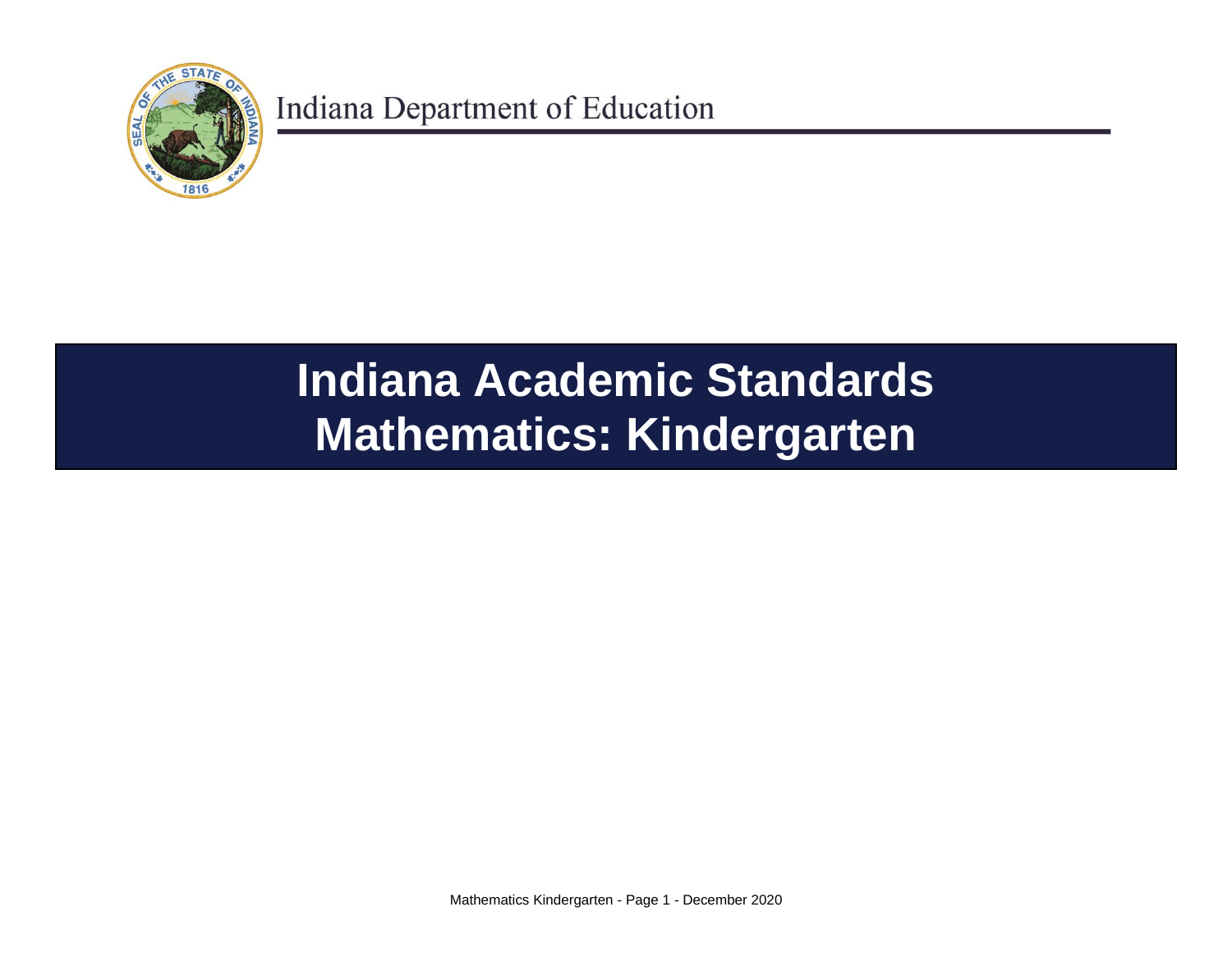

### **Introduction**

The Indiana Academic Standards for Mathematics are the result of a process designed to identify, evaluate, synthesize, and create the highest-quality, rigorous standards for Indiana students. The standards are designed to ensure that all Indiana students, upon graduation, are prepared for both college and career opportunities. In alignment with Indiana's Every Student Succeeds Act (ESSA) plan, the academic standards reflect the core belief that all students can achieve at a high level.

### **What are the Indiana Academic Standards?**

The Indiana Academic Standards are designed to help educators, parents, students, and community members understand what students need to know and be able to do at each grade level, and within each content strand, in order to exit high school college and career ready. The academic standards should form the basis for strong Tier 1 instruction at each grade level and for each content area for all students, in alignment with Indiana's vision for Multi-Tiered Systems of Supports (MTSS). While the standards have identified the academic content or skills that Indiana students need to be prepared for both college and career, they are not an exhaustive list. Students require a wide range of physical, social, and emotional support to be successful. This leads to a second core belief outlined in Indiana's ESSA plan that learning requires an emphasis on the whole child.

While the standards may be used as the basis for curriculum, the Indiana Academic Standards are not a curriculum. Curricular tools, including textbooks, are selected by the district/school and adopted through the local school board. However, a strong standards-based approach to instruction is encouraged, as most curricula will not align perfectly with the Indiana Academic Standards. Additionally, attention should be given at the district and school-level to the instructional sequence of the standards as well as to the length of time needed to teach each standard. Every standard has a unique place in the continuum of learning omitting one will certainly create gaps - but each standard will not require the same amount of time and attention. A deep understanding of the vertical articulation of the standards will enable educators to make the best instructional decisions. The Indiana Academic Standards must also be complemented by robust, evidencebased instructional practices, geared to the development of the whole child. By utilizing well-chosen instructional practices, social-emotional competencies and employability skills can be developed in conjunction with the content standards.

#### **Acknowledgments**

The Indiana Academic Standards could not have been developed without the time, dedication, and expertise of Indiana's K-12 teachers, higher education professors, and other representatives. The Indiana Department of Education (IDOE) acknowledges the committee members who dedicated many hours to the review and evaluation of these standards designed to prepare Indiana students for college and careers.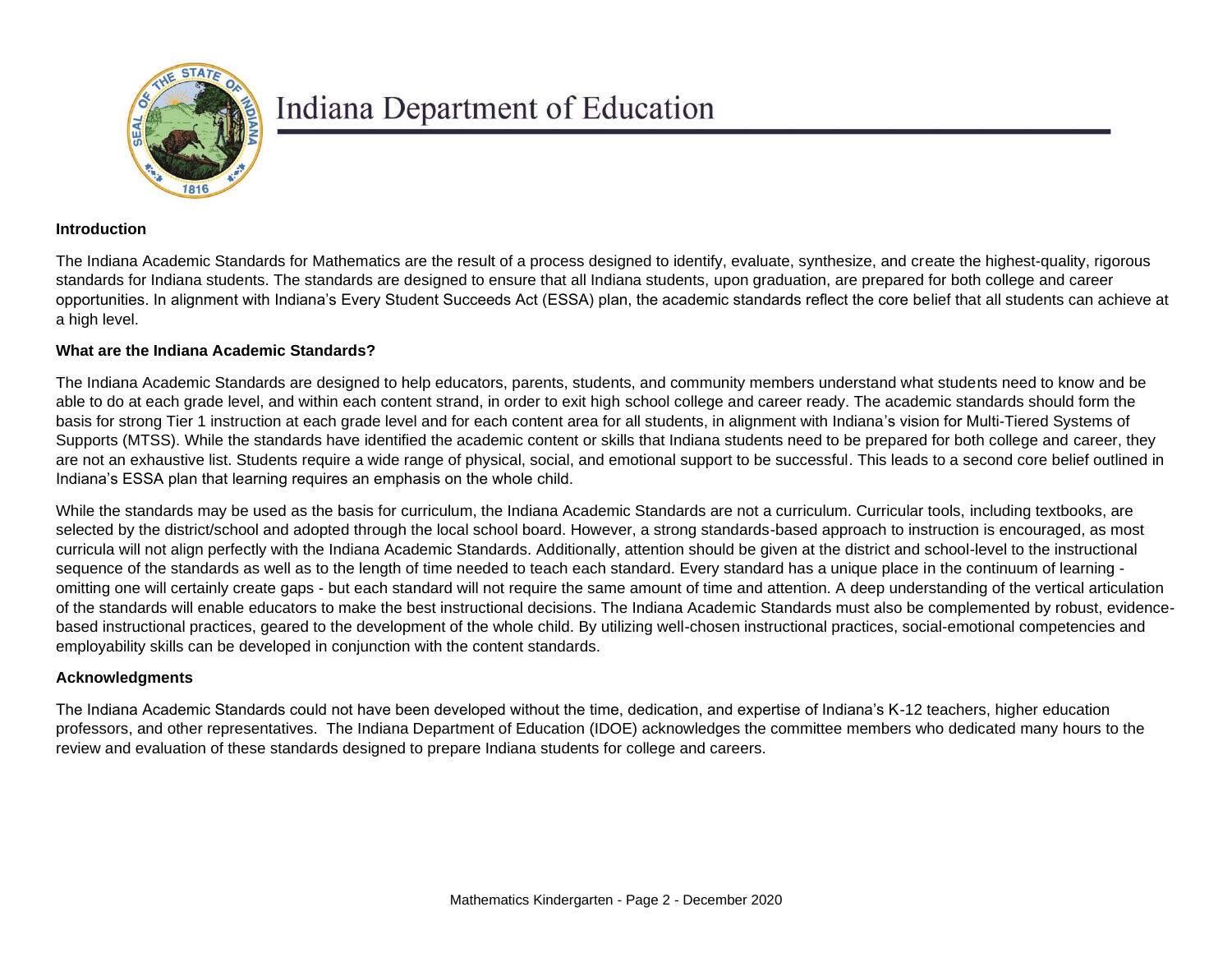

## *PROCESS STANDARDS FOR MATHEMATICS*

The Process Standards demonstrate the ways in which students should develop conceptual understanding of mathematical content, and the ways in which students should synthesize and apply mathematical skills.

| <b>PROCESS STANDARDS FOR MATHEMATICS</b>                             |                                                                                                                                                                                                                                                                                                                                                                                                                                                                                                                                                                                                                                                                                                                                                                                                                                                                                                                                                                                                                                                                             |  |
|----------------------------------------------------------------------|-----------------------------------------------------------------------------------------------------------------------------------------------------------------------------------------------------------------------------------------------------------------------------------------------------------------------------------------------------------------------------------------------------------------------------------------------------------------------------------------------------------------------------------------------------------------------------------------------------------------------------------------------------------------------------------------------------------------------------------------------------------------------------------------------------------------------------------------------------------------------------------------------------------------------------------------------------------------------------------------------------------------------------------------------------------------------------|--|
| PS.1: Make sense of<br>problems and<br>persevere in solving<br>them. | Mathematically proficient students start by explaining to themselves the meaning of a problem and<br>looking for entry points to its solution. They analyze givens, constraints, relationships, and goals. They<br>make conjectures about the form and meaning of the solution and plan a solution pathway, rather than<br>simply jumping into a solution attempt. They consider analogous problems and try special cases and<br>simpler forms of the original problem in order to gain insight into its solution. They monitor and evaluate<br>their progress and change course if necessary. Mathematically proficient students check their answers to<br>problems using a different method, and they continually ask themselves, "Does this make sense?" and "Is<br>my answer reasonable?" They understand the approaches of others to solving complex problems and<br>identify correspondences between different approaches. Mathematically proficient students understand<br>how mathematical ideas interconnect and build on one another to produce a coherent whole. |  |
| <b>PS.2: Reason abstractly</b><br>and quantitatively.                | Mathematically proficient students make sense of quantities and their relationships in problem situations.<br>They bring two complementary abilities to bear on problems involving quantitative relationships: the ability<br>to decontextualize—to abstract a given situation and represent it symbolically and manipulate the<br>representing symbols as if they have a life of their own, without necessarily attending to their referents—<br>and the ability to contextualize, to pause as needed during the manipulation process in order to probe into<br>the referents for the symbols involved. Quantitative reasoning entails habits of creating a coherent<br>representation of the problem at hand; considering the units involved; attending to the meaning of<br>quantities, not just how to compute them; and knowing and flexibly using different properties of operations<br>and objects.                                                                                                                                                                  |  |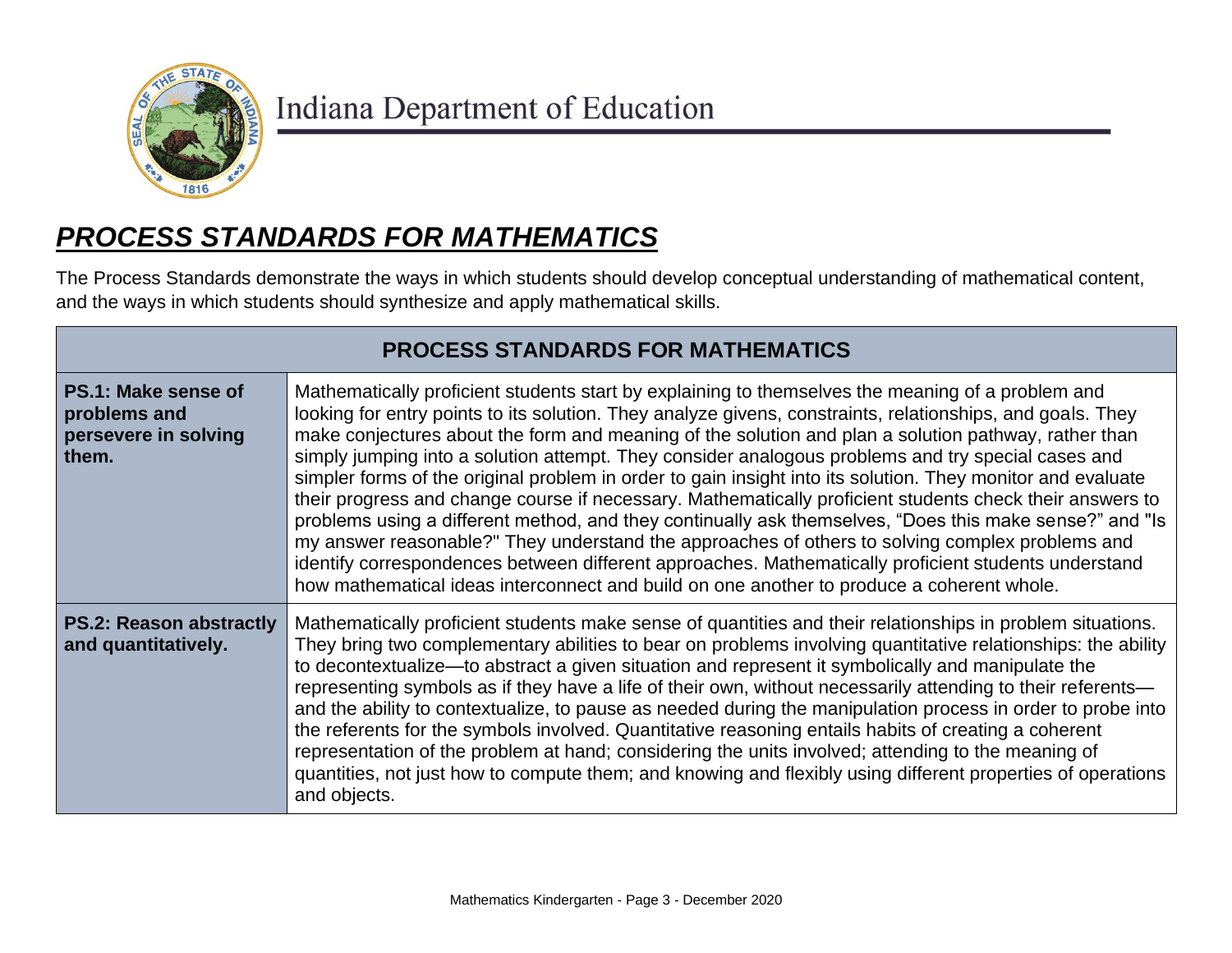

| <b>PS.3: Construct viable</b><br>arguments and critique<br>the reasoning of others. | Mathematically proficient students understand and use stated assumptions, definitions, and previously<br>established results in constructing arguments. They make conjectures and build a logical progression of<br>statements to explore the truth of their conjectures. They analyze situations by breaking them into cases<br>and recognize and use counterexamples. They organize their mathematical thinking, justify their<br>conclusions and communicate them to others, and respond to the arguments of others. They reason<br>inductively about data, making plausible arguments that take into account the context from which the data<br>arose. Mathematically proficient students are also able to compare the effectiveness of two plausible<br>arguments, distinguish correct logic or reasoning from that which is flawed, and—if there is a flaw in an<br>argument—explain what it is. They justify whether a given statement is true always, sometimes, or never.<br>Mathematically proficient students participate and collaborate in a mathematics community. They listen to<br>or read the arguments of others, decide whether they make sense, and ask useful questions to clarify or<br>improve the arguments. |
|-------------------------------------------------------------------------------------|--------------------------------------------------------------------------------------------------------------------------------------------------------------------------------------------------------------------------------------------------------------------------------------------------------------------------------------------------------------------------------------------------------------------------------------------------------------------------------------------------------------------------------------------------------------------------------------------------------------------------------------------------------------------------------------------------------------------------------------------------------------------------------------------------------------------------------------------------------------------------------------------------------------------------------------------------------------------------------------------------------------------------------------------------------------------------------------------------------------------------------------------------------------------------------------------------------------------------------------|
| <b>PS.4: Model with</b><br>mathematics.                                             | Mathematically proficient students apply the mathematics they know to solve problems arising in<br>everyday life, society, and the workplace using a variety of appropriate strategies. They create and use a<br>variety of representations to solve problems and to organize and communicate mathematical ideas.<br>Mathematically proficient students apply what they know and are comfortable making assumptions and<br>approximations to simplify a complicated situation, realizing that these may need revision later. They are<br>able to identify important quantities in a practical situation and map their relationships using such tools as<br>diagrams, two-way tables, graphs, flowcharts and formulas. They analyze those relationships<br>mathematically to draw conclusions. They routinely interpret their mathematical results in the context of<br>the situation and reflect on whether the results make sense, possibly improving the model if it has not<br>served its purpose.                                                                                                                                                                                                                                |
| PS.5: Use appropriate<br>tools strategically.                                       | Mathematically proficient students consider the available tools when solving a mathematical problem.<br>These tools might include pencil and paper, models, a ruler, a protractor, a calculator, a spreadsheet, a<br>computer algebra system, a statistical package, or dynamic geometry software. Mathematically proficient<br>students are sufficiently familiar with tools appropriate for their grade or course to make sound decisions<br>about when each of these tools might be helpful, recognizing both the insight to be gained and their                                                                                                                                                                                                                                                                                                                                                                                                                                                                                                                                                                                                                                                                                  |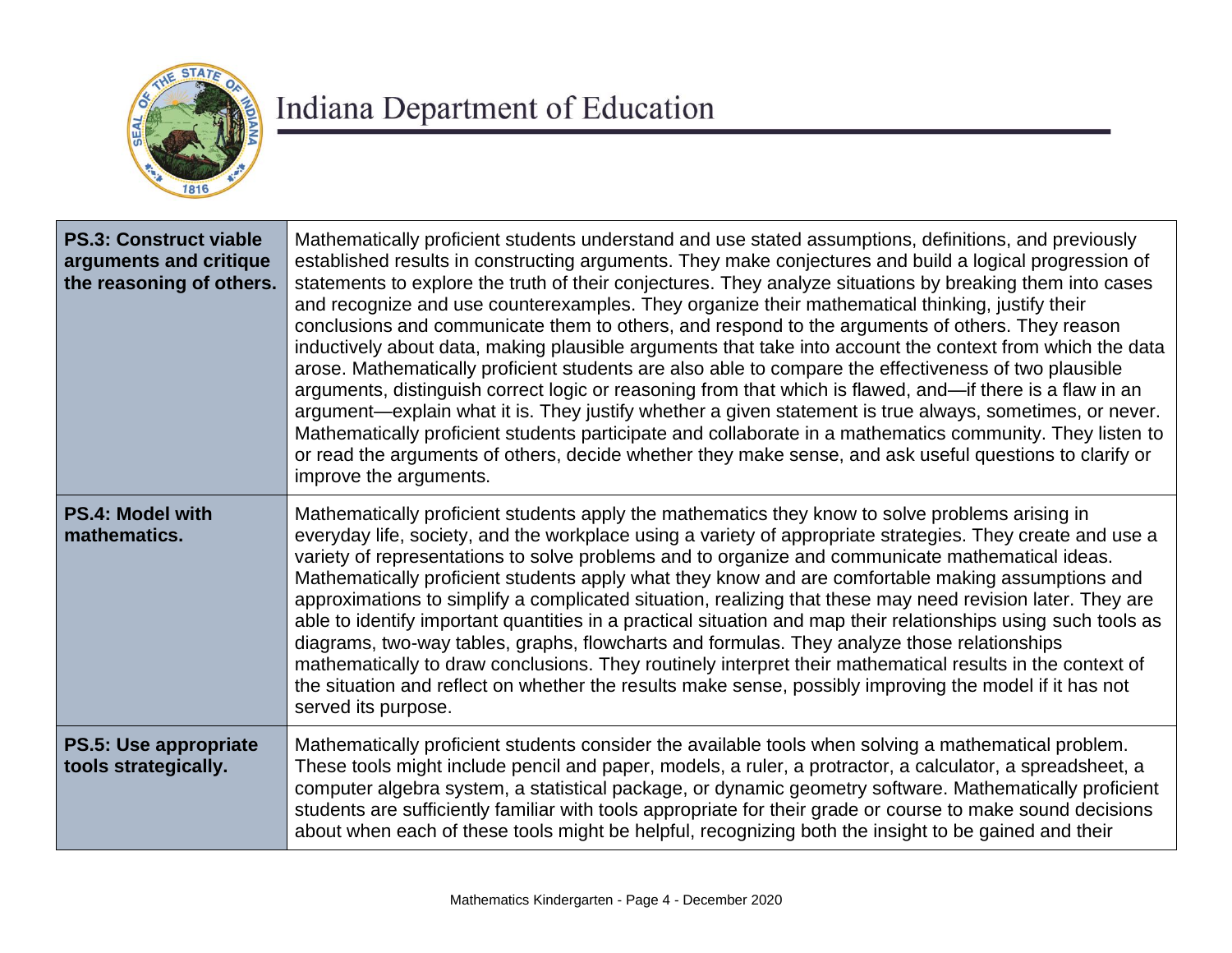

|                                                                    | limitations. Mathematically proficient students identify relevant external mathematical resources, such as<br>digital content, and use them to pose or solve problems. They use technological tools to explore and<br>deepen their understanding of concepts and to support the development of learning mathematics. They<br>use technology to contribute to concept development, simulation, representation, reasoning,<br>communication and problem solving.                                                                                                                                                                                                                                                                                                     |
|--------------------------------------------------------------------|--------------------------------------------------------------------------------------------------------------------------------------------------------------------------------------------------------------------------------------------------------------------------------------------------------------------------------------------------------------------------------------------------------------------------------------------------------------------------------------------------------------------------------------------------------------------------------------------------------------------------------------------------------------------------------------------------------------------------------------------------------------------|
| <b>PS.6: Attend to</b><br>precision.                               | Mathematically proficient students communicate precisely to others. They use clear definitions, including<br>correct mathematical language, in discussion with others and in their own reasoning. They state the<br>meaning of the symbols they choose, including using the equal sign consistently and appropriately. They<br>express solutions clearly and logically by using the appropriate mathematical terms and notation. They<br>specify units of measure and label axes to clarify the correspondence with quantities in a problem. They<br>calculate accurately and efficiently and check the validity of their results in the context of the problem.<br>They express numerical answers with a degree of precision appropriate for the problem context. |
| PS.7: Look for and<br>make use of structure.                       | Mathematically proficient students look closely to discern a pattern or structure. They step back for an<br>overview and shift perspective. They recognize and use properties of operations and equality. They<br>organize and classify geometric shapes based on their attributes. They see expressions, equations, and<br>geometric figures as single objects or as being composed of several objects.                                                                                                                                                                                                                                                                                                                                                           |
| PS.8: Look for and<br>express regularity in<br>repeated reasoning. | Mathematically proficient students notice if calculations are repeated and look for general methods and<br>shortcuts. They notice regularity in mathematical problems and their work to create a rule or formula.<br>Mathematically proficient students maintain oversight of the process, while attending to the details as they<br>solve a problem. They continually evaluate the reasonableness of their intermediate results.                                                                                                                                                                                                                                                                                                                                  |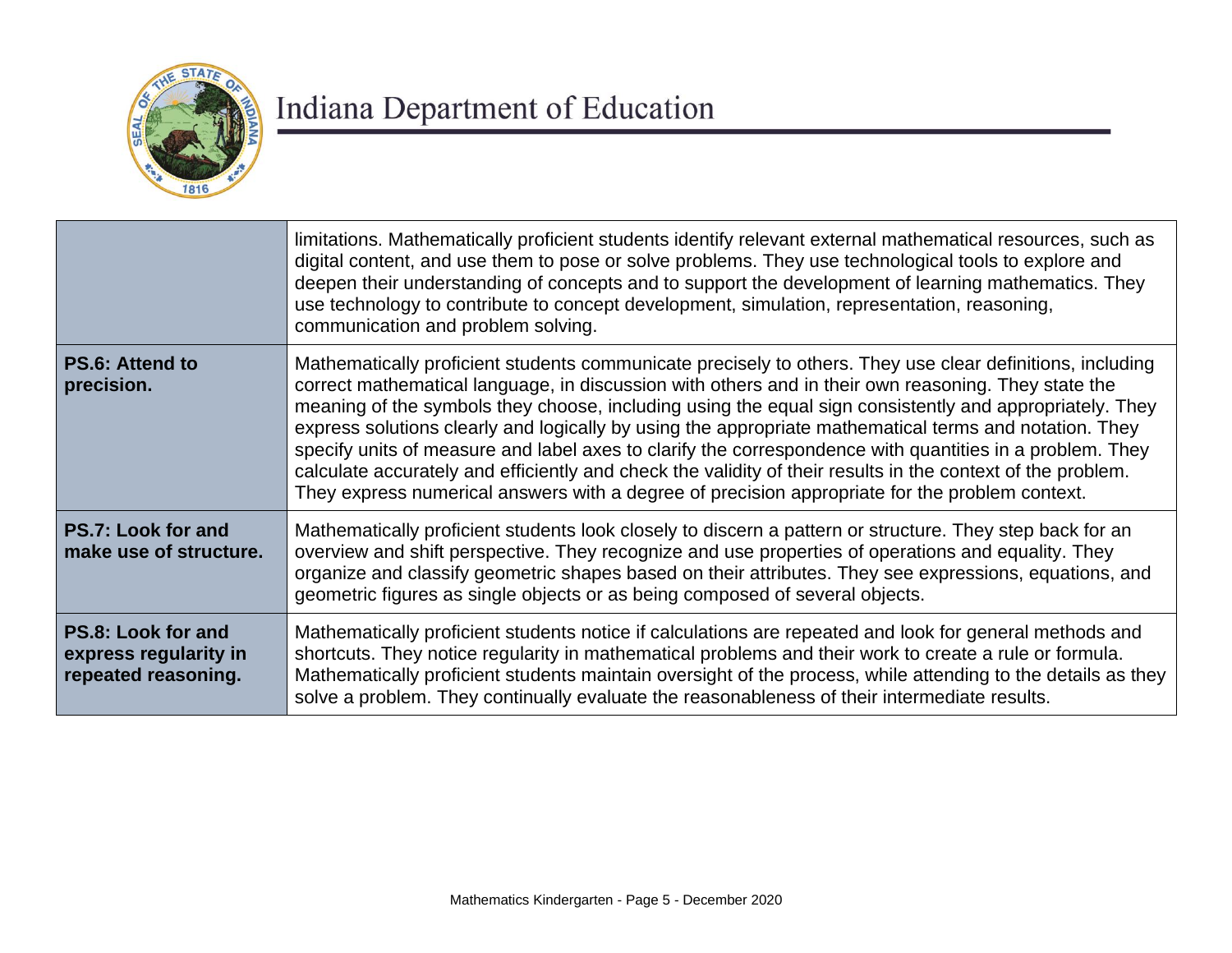

# **MATHEMATICS: Kindergarten**

*The Mathematics standards for Kindergarten are supplemented by the Process Standards for Mathematics.*

The Mathematics standards for Kindergarten are made up of five strands: Number Sense, Computation and Algebraic Thinking, Geometry, Measurement, and Data Analysis. The skills listed in each strand indicate what students in Kindergarten should know and be able to do in Mathematics.

| <b>NUMBER SENSE</b> |                                                                                                                                                                                                                                                                                                                                                                             |
|---------------------|-----------------------------------------------------------------------------------------------------------------------------------------------------------------------------------------------------------------------------------------------------------------------------------------------------------------------------------------------------------------------------|
| <b>K.NS.1</b>       | Count to at least 100 by ones and tens and count on by one from any number.                                                                                                                                                                                                                                                                                                 |
| <b>K.NS.2</b>       | Write whole numbers from zero to 20 and recognize number words from zero to 10. Represent a number of objects with<br>a written numeral zero to 20 (with zero representing a count of no objects).                                                                                                                                                                          |
| <b>K.NS.3</b>       | Find the number that is one more than or one less than any whole number up to 20.                                                                                                                                                                                                                                                                                           |
| <b>K.NS.4</b>       | Say the number names in standard order when counting objects, pairing each object with one and only one number<br>name and each number name with one and only one object. Understand that the last number describes the number of<br>objects counted and that the number of objects is the same regardless of their arrangement or the order in which they<br>were counted. |
| <b>K.NS.5</b>       | Count up to 20 objects arranged in a line, a rectangular array, or a circle. Count up to 10 objects in a scattered<br>configuration. Count out the number of objects, given a number from one to 20.                                                                                                                                                                        |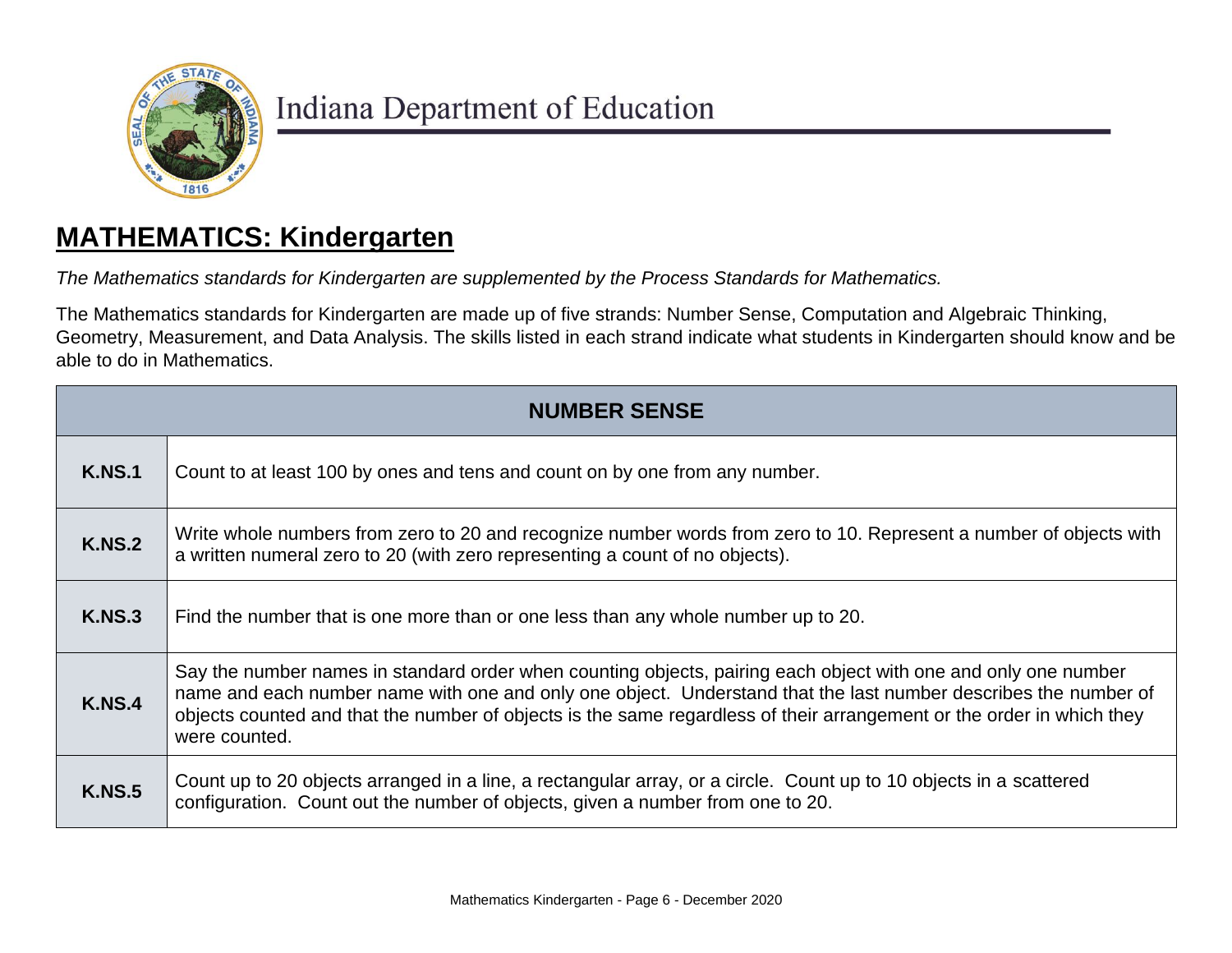

| <b>K.NS.6</b>  | Recognize sets of one to 10 objects in patterned arrangements and tell how many without counting.                                                                                                |
|----------------|--------------------------------------------------------------------------------------------------------------------------------------------------------------------------------------------------|
| <b>K.NS.7</b>  | Identify whether the number of objects in one group is greater than, less than, or equal to the number of objects in<br>another group (e.g. by using matching and counting strategies).          |
| <b>K.NS.8</b>  | Compare the values of two numbers from 1 to 20 presented as written numerals.                                                                                                                    |
| <b>K.NS.9</b>  | Correctly use the words for comparison, including: one and many; none, some and all; more and less; most and least;<br>and equal to, more than and less than.                                    |
| <b>K.NS.10</b> | Separate sets of 10 or fewer objects into equal groups.                                                                                                                                          |
| <b>K.NS.11</b> | Develop initial understandings of place value and the base 10 number system by showing equivalent forms of whole<br>numbers from 10 to 20 as groups of tens and ones using objects and drawings. |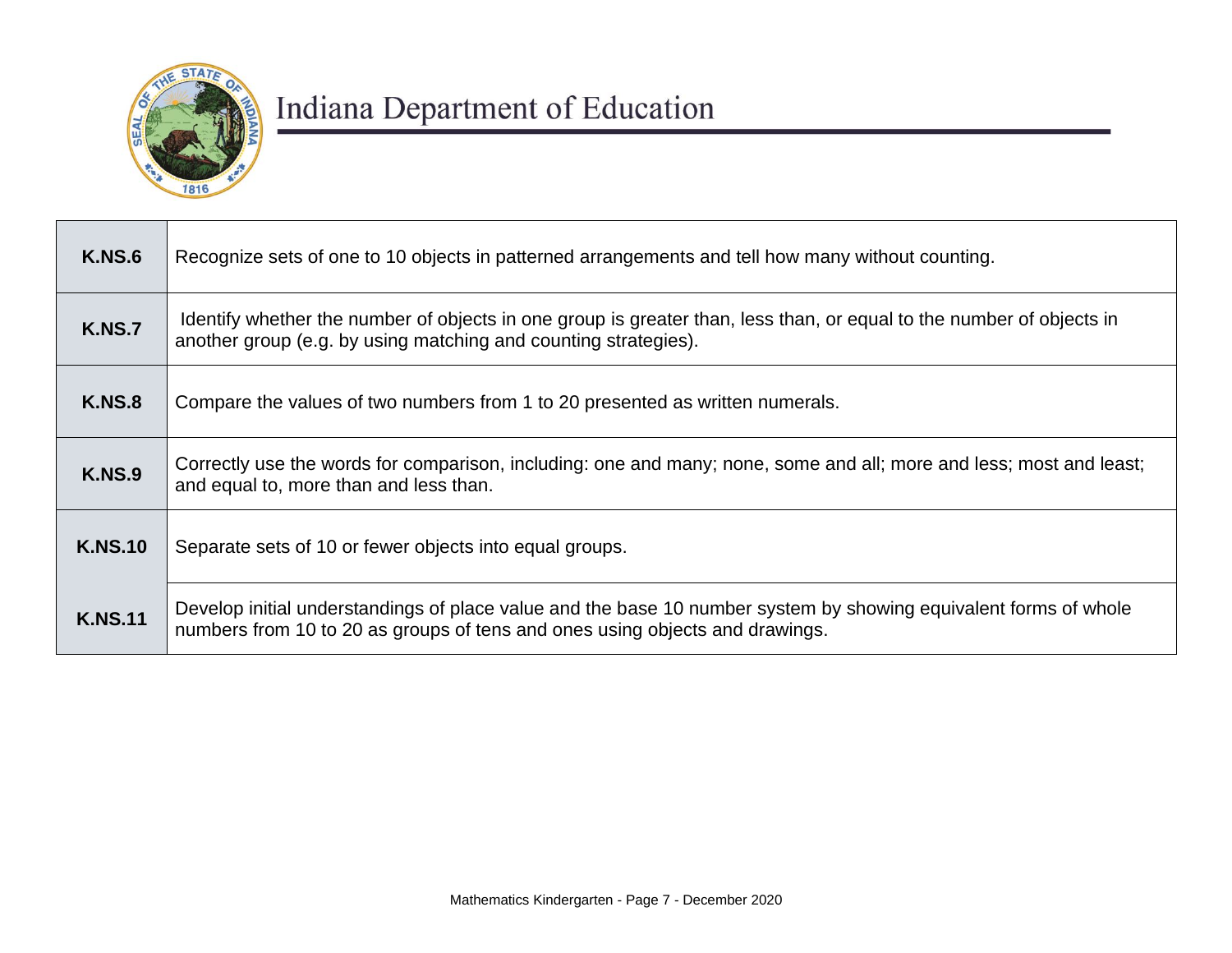

| <b>K.CA.1</b> | Use objects, drawings, mental images, sounds, etc., to represent addition and subtraction within 10.                                                                                                                                                                                                                                              |
|---------------|---------------------------------------------------------------------------------------------------------------------------------------------------------------------------------------------------------------------------------------------------------------------------------------------------------------------------------------------------|
| <b>K.CA.2</b> | Solve real-world problems that involve addition and subtraction within 10 (e.g., by using objects or drawings to represent<br>the problem).                                                                                                                                                                                                       |
| <b>K.CA.3</b> | Use objects, drawings, etc., to decompose numbers less than or equal to 10 into pairs in more than one way, and record<br>each decomposition with a drawing or an equation (e.g., $5 = 2 + 3$ and $5 = 4 + 1$ ). [In Kindergarten, students should see<br>equations and be encouraged to trace them, however, writing equations is not required.] |
| <b>K.CA.4</b> | Find the number that makes 10 when added to the given number for any number from one to nine (e.g., by using objects<br>or drawings), and record the answer with a drawing or an equation.                                                                                                                                                        |
| <b>K.CA.5</b> | Create, extend, and give an appropriate rule for simple repeating and growing patterns with numbers and shapes.                                                                                                                                                                                                                                   |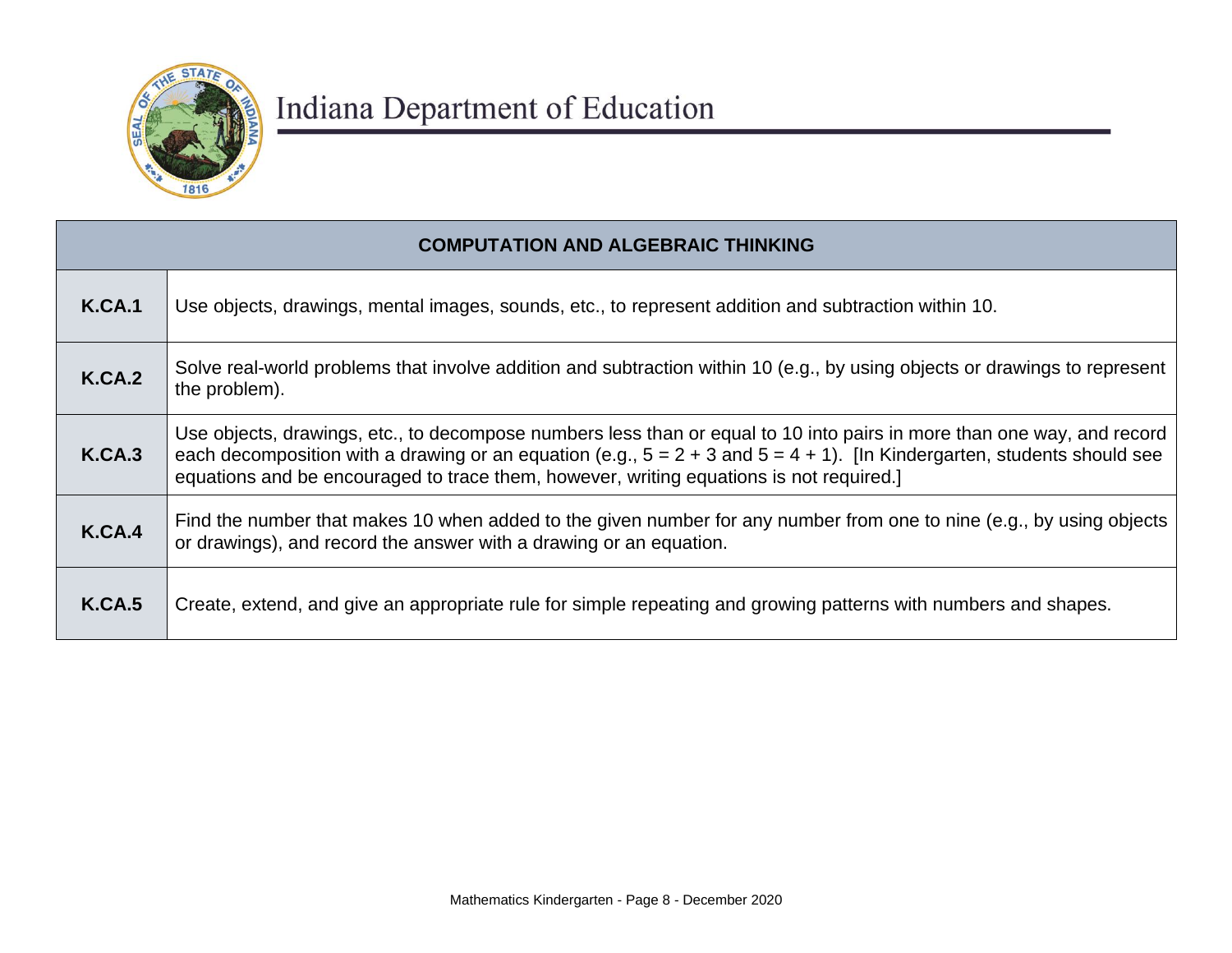

| <b>GEOMETRY</b> |                                                                                                                                                                                                                                                                           |  |
|-----------------|---------------------------------------------------------------------------------------------------------------------------------------------------------------------------------------------------------------------------------------------------------------------------|--|
| <b>K.G.1</b>    | Describe the positions of objects and geometric shapes in space using the terms inside, outside, between, above,<br>below, near, far, under, over, up, down, behind, in front of, next to, to the left of and to the right of.                                            |  |
| <b>K.G.2</b>    | Compare two- and three-dimensional shapes in different sizes and orientations, using informal language to describe<br>their similarities, differences, parts (e.g., number of sides and vertices/"corners") and other attributes (e.g., having sides<br>of equal length). |  |
| K.G.3           | Model shapes in the world by composing shapes from objects (e.g., sticks and clay balls) and drawing shapes.                                                                                                                                                              |  |
| <b>K.G.4</b>    | Compose simple geometric shapes to form larger shapes (e.g., create a rectangle composed of two triangles).                                                                                                                                                               |  |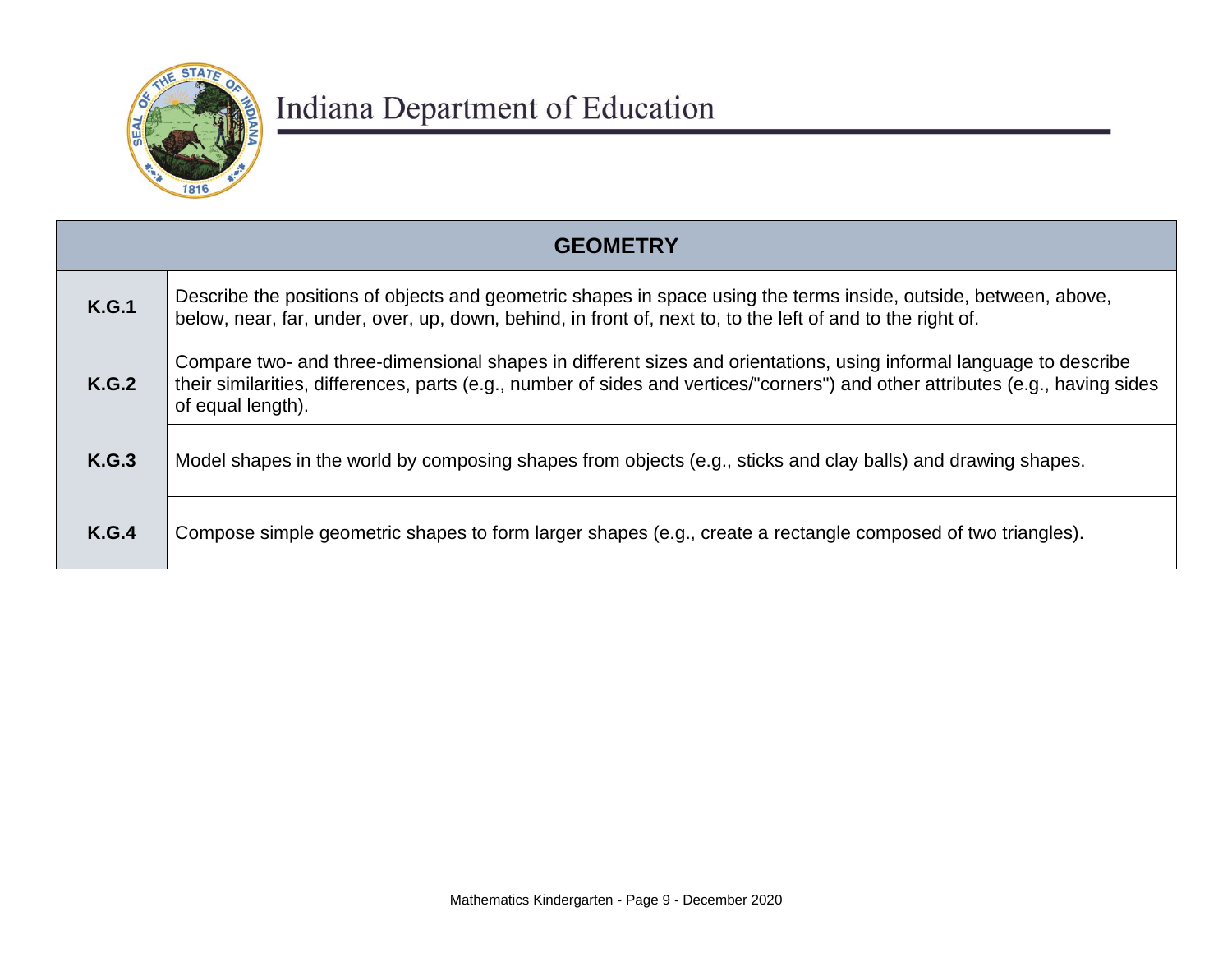

| <b>MEASUREMENT</b> |                                                                                                                                                                                                   |  |
|--------------------|---------------------------------------------------------------------------------------------------------------------------------------------------------------------------------------------------|--|
| <b>K.M.1</b>       | Make direct comparisons of the length, capacity, weight, and temperature of objects, and recognize which object is<br>shorter, longer, taller, lighter, heavier, warmer, cooler, or holds more.   |  |
| <b>K.M.2</b>       | Understand concepts of time, including: morning, afternoon, evening, today, yesterday, tomorrow, day, week, month,<br>and year. Understand that clocks and calendars are tools that measure time. |  |